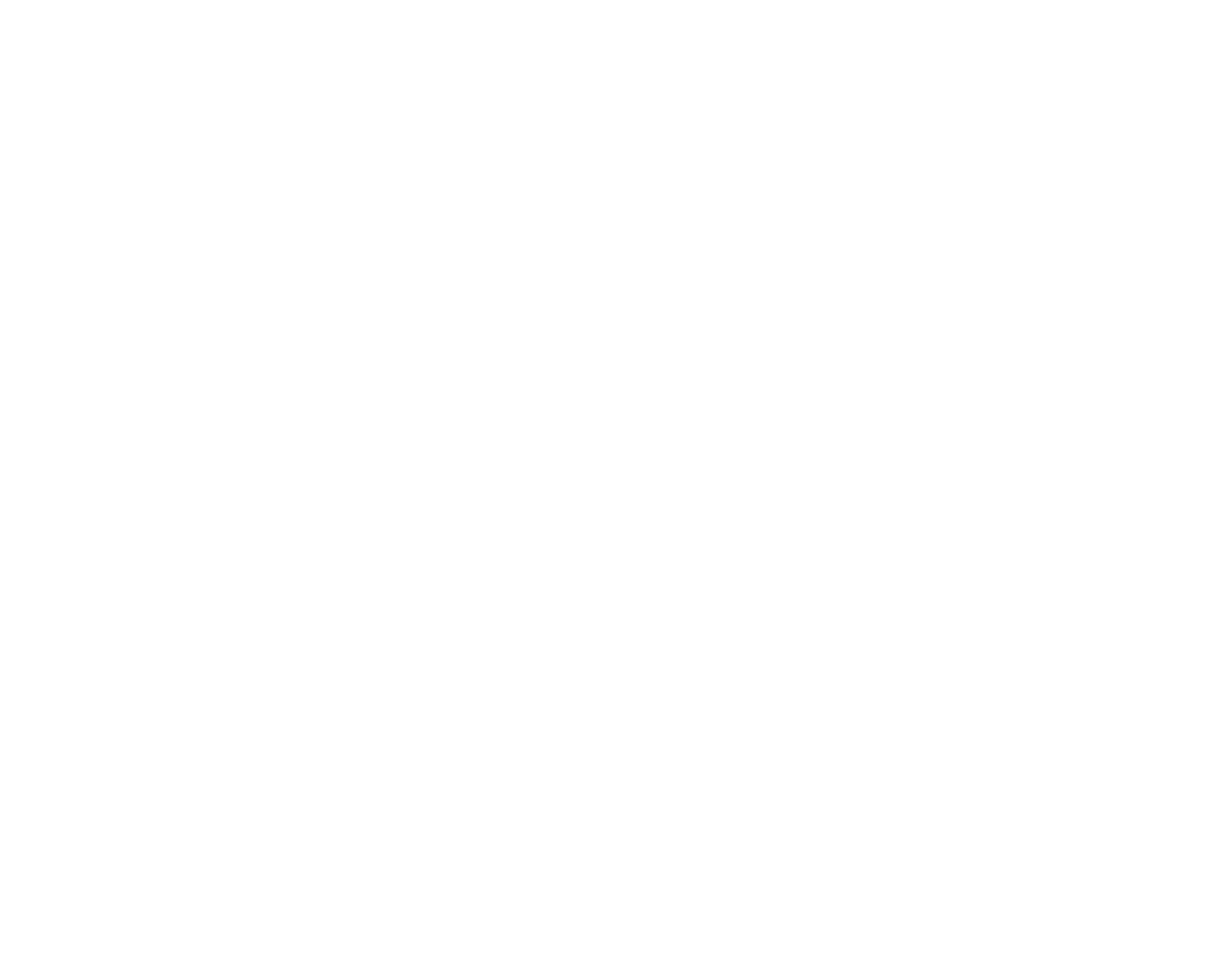| <b>BLAWN WASH</b>               | UT0441 | 35,747  | 62,787  | 19,210 | 152             | Feb-22   | Feb-18        |
|---------------------------------|--------|---------|---------|--------|-----------------|----------|---------------|
| <b>BONANZA</b>                  | UT0851 | 120,591 | 141,856 |        |                 | Aug-10   | Jan-02        |
| <b>BURBANK</b>                  | UT0551 | 58,447  | 65,463  |        |                 |          |               |
| <b>HARVEYS FEAR</b>             | UT0461 | 18,099  | 18,099  | 12,474 | 25              | Jun-16   | <b>Jun-85</b> |
| <b>HILL CREEK</b>               | UT0852 | 103,199 | 136,130 | 48,918 | 100             | $Jun-14$ | $Jul-03$      |
| MOODY-WAGON BOX MESA            | UT0481 | 71,454  | 71,454  | 17,687 |                 |          |               |
| <b>OQUIRRH MOUNTAIN</b>         | UT0243 | 80,494  | 130,766 |        |                 |          | Jan-95        |
| <b>ROBBERS ROOST</b>            | UT0653 | 151,038 | 170,392 |        | 10 <sup>1</sup> |          | Aug-03        |
| <b>WINTER RIDGE</b>             | UT0853 | 38,917  | 46,503  |        | 60              | Apr-10   | Sep-11        |
| <b>BIG CREEK***</b>             | UT0244 | 5,331   | 10,151  |        | 10              |          |               |
| <b>OUTSIDE HERD AREAS (5.7)</b> | UT000Z |         |         |        | 38              |          | Nov-20        |
| <b>TOTAL</b>                    |        | 683,317 | 853,601 | 98,289 | 400             |          |               |

|                     |                  | <b>HERD AREA</b>   |             | <b>HERD MANAGEMENT AREA</b> |                          |                             |           |              |                  |
|---------------------|------------------|--------------------|-------------|-----------------------------|--------------------------|-----------------------------|-----------|--------------|------------------|
|                     |                  |                    | Acres       |                             |                          |                             | Estimated |              | Estimated        |
|                     |                  |                    | Transferred |                             |                          | <b>Horse AMLI Horse Pop</b> |           | Burro AML    | <b>Burro Pop</b> |
|                     | <b>BLM Acres</b> | <b>Total Acres</b> | from BLM    | <b>BLM Acres</b>            | Total Acres High End (1) |                             | (7)       | High End (1) |                  |
| <b>UTAH SUMMARY</b> | 3.224.891        | 3.915.687          | 98.289      | 2.154.458                   | 2.451.227                | .786                        | 3.509     | 170          | 508              |

| # of HMAs where WH&B AML is Established:    | 19 |
|---------------------------------------------|----|
| # of HMAs where WH&B AML is Estimated:      | 0  |
| # of HMAs at AML:                           | 2  |
| # of HMAs with Zero AML:                    | 0  |
| * Only BLM acres displayed/Managed by USFS. | 0  |
| ** Only BLM acres displayed/Managed by BLM. | 1  |
| *** Only BLM acres displayed/Not managed.   |    |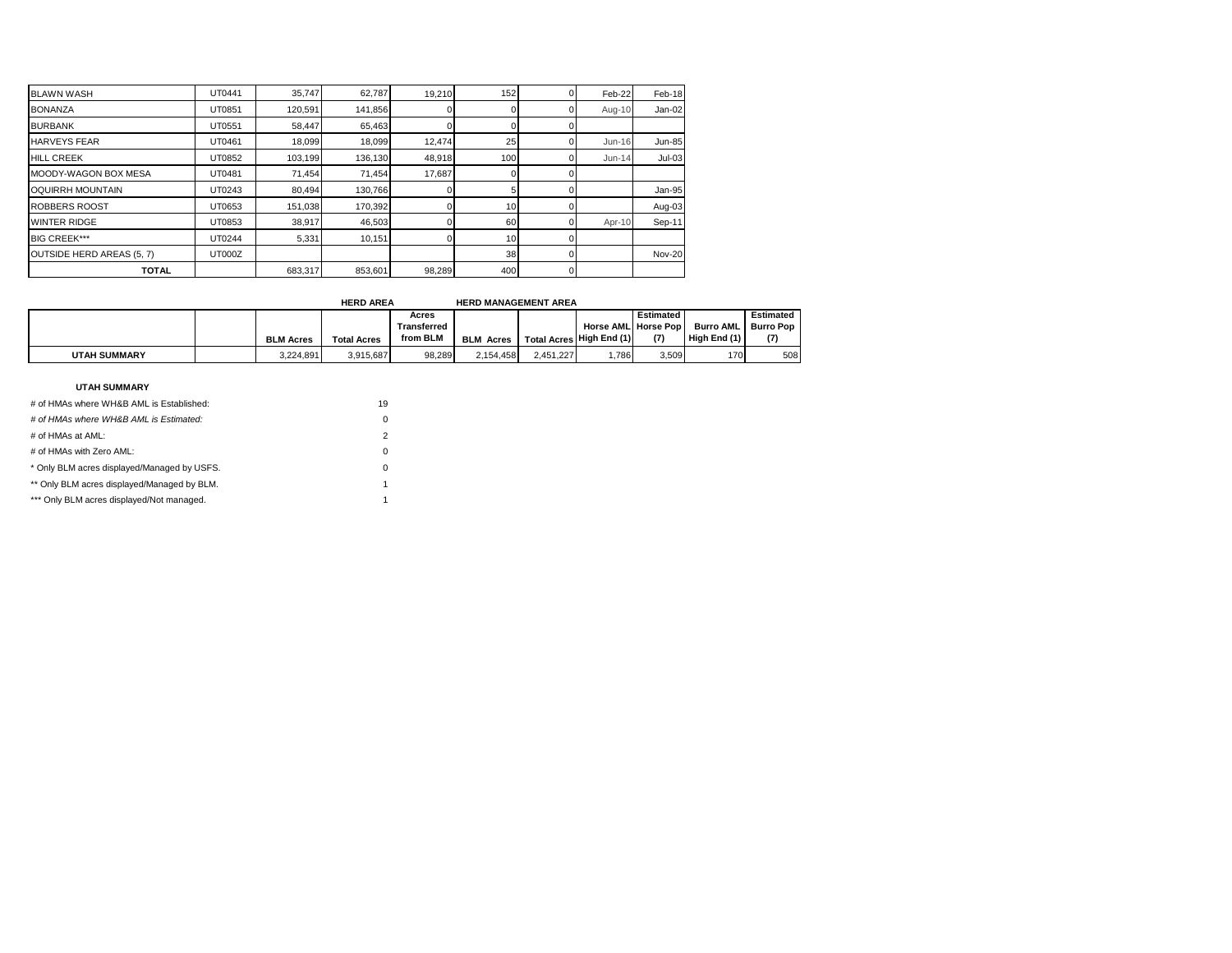## **WYOMING WILD HORSE AND BURRO AREAS ADMINISTRATED BY THE BUREAU OF LAND MANAGEMENT**

**as of March 1, 2022** 

## **HERD MANAGEMENT AREAS (HMAs) - AREAS MANAGED FOR WILD HORSES AND BURROS**

|                                                                                                       |                  | <b>HERD AREA</b> |                    |                                         |           | <b>HERD MANAGEMENT AREA</b>    |                                    |                                  |                                                       |                       |                                    |                                  |                                              |                        |                                                          |                                   |                                         |
|-------------------------------------------------------------------------------------------------------|------------------|------------------|--------------------|-----------------------------------------|-----------|--------------------------------|------------------------------------|----------------------------------|-------------------------------------------------------|-----------------------|------------------------------------|----------------------------------|----------------------------------------------|------------------------|----------------------------------------------------------|-----------------------------------|-----------------------------------------|
| <b>HERD MANAGEMENT AREA NAME</b>                                                                      | <b>Herd Code</b> | <b>BLM Acres</b> | <b>Total Acres</b> | Acres<br><b>Transferred</b><br>from BLM |           | <b>BLM Acres</b>   Total Acres | <b>Horse AML</b><br><b>Low End</b> | <b>Horse AML</b><br>High End (1) | 2022<br><b>Estimated</b><br><b>Horse Pop</b><br>(6,7) | % of AML<br>Horse (4) | <b>Burro AML</b><br><b>Low End</b> | <b>Burro AML</b><br>High End (1) | 2022<br>Estimated<br><b>Burro Pop</b><br>(7) | % of AML.<br>Burro (4) | <b>Most Recent</b><br>Population<br>Inventory<br>Mo/Year | <b>Last Gather</b><br>Mo/Year (5) | <b>Most Recent</b><br>Year @ AML<br>(2) |
| ADOBE TOWN (from WY0042, WY0044, WY0001, &<br>WY0038) (3,6)                                           | WY0009           |                  |                    |                                         | 444.244   | 478.875                        | 610                                | 800                              |                                                       | 610 Within AML        |                                    |                                  |                                              |                        | Mar-19                                                   | Dec-21                            | 2022                                    |
| ANTELOPE HILLS (from WY0010)                                                                          | WY0031           | 180.962          | 193.711            |                                         | 150.782   | 158.567                        | 60                                 | 82                               |                                                       | 72 Within AML         |                                    |                                  |                                              |                        | Aug-20                                                   | Oct-20                            | 2022                                    |
| CONANT CREEK (originally part of Lander) (3)                                                          | WY0029           |                  |                    |                                         | 49.528    | 57.702                         | 60                                 | 100                              | 316                                                   | 316%                  |                                    |                                  |                                              |                        | Aug-20                                                   | <b>Nov-12</b>                     | 2015                                    |
| CROOKS MOUNTAIN (from WY0033)                                                                         | WY0036           | 75,800           | 83.843             |                                         | 54.721    | 58.415                         | 65                                 | 85                               |                                                       | 78 Within AML         |                                    |                                  |                                              |                        | Aug-20                                                   | Oct-20                            | 2022                                    |
| DISHPAN BUTTE (originally part of Lander) (3)                                                         | WY0028           |                  |                    |                                         | 92.282    | 99.719                         | 50                                 | 100                              | 324                                                   | 324%                  |                                    |                                  |                                              |                        | Aug-20                                                   | <b>Nov-12</b>                     | 2014                                    |
| DIVIDE BASIN (from WY0043 & WY0038) (3,6)                                                             | WY0002           |                  |                    |                                         | 561,213   | 778,500                        | 415                                | 600                              |                                                       | 467 Within AML        |                                    |                                  |                                              |                        | Mar-19                                                   | <b>Nov-21</b>                     | 2022                                    |
| <b>FIFTEENMILE</b>                                                                                    | WY0011           | 217,849          | 261,910            |                                         | 68,607    | 81,127                         | 100                                | 230                              |                                                       | 162 Within AML        |                                    |                                  |                                              |                        | $May-20$                                                 | Oct-20                            | 2022                                    |
| <b>GREEN MOUNTAIN (from WY0033)</b>                                                                   | WY0037           | 112.124          | 137.764            |                                         | 99.363    | 116.712                        | 170                                | 300                              | 392                                                   | 131%                  |                                    |                                  |                                              |                        | Aug-20                                                   | Oct-20                            | 2019                                    |
| LITTLE COLORADO (into WY0003) (6)                                                                     | WY0039           | 612,559          | 733,573            |                                         | 525,421   | 630,029                        | 69                                 | 100                              |                                                       | 69 Within AML         |                                    |                                  |                                              |                        | Mar-19                                                   | Jan-22                            | 2022                                    |
| LOST CREEK (from WY0010 & WY0033) (3)                                                                 | WY0035           |                  |                    |                                         | 235,968   | 251,013                        | 60                                 | 82                               |                                                       | 72 Within AML         |                                    |                                  |                                              |                        | Aug-20                                                   | Oct-20                            | 2022                                    |
| MCCULLOUGH PEAKS                                                                                      | WY0012           | 118,516          | 149,105            |                                         | 113,938   | 120,412                        | 70                                 | 140                              | 179                                                   | 128%                  |                                    |                                  |                                              |                        | Feb-21                                                   | $Jan-13$                          | 2014                                    |
| MUSKRAT BASIN (originally part of Lander) (3)                                                         | WY0027           |                  |                    |                                         | 176,421   | 193.325                        | 160                                | 250                              | 1.142                                                 | 457%                  |                                    |                                  |                                              |                        | Aug-20                                                   | Nov-12                            | 2014                                    |
| ROCK CREEK MOUNTAIN (originally part of Lander)<br>(3)                                                | WY0026           |                  |                    |                                         | 19,107    | 24,584                         | 50                                 | 86                               | 215                                                   | 250%                  |                                    |                                  |                                              |                        | Aug-20                                                   | Nov-12                            | 2017                                    |
| SALT WELLS CREEK (from WY0038; into WY0009)<br>(6)                                                    | WY0001           | 585.332          | 654.727            |                                         | 687,546   | 1,170,728                      | 251                                | 365                              |                                                       | 251 Within AML        |                                    |                                  |                                              |                        | Mar-19                                                   | Dec-21                            | 2022                                    |
| STEWART CREEK (into WY0035, WY0036,<br>WY0010, & WY0037) (original name Stewart<br>Creek/Chain Lakes) | WY0033           | 215,105          | 247,553            |                                         | 157,500   | 167,797                        | 125                                | 175                              | 180                                                   | 103%                  |                                    |                                  |                                              |                        | Aug-20                                                   | Oct-20                            | 2021                                    |
| WHITE MOUNTAIN (from WY0039 & WY0038) (3,6)                                                           | WY0003           |                  |                    |                                         | 207,372   | 391,868                        | 205                                | 300                              |                                                       | 205 Within AML        |                                    |                                  |                                              |                        | Mar-19                                                   | Jan-22                            | 2022                                    |
| <b>TOTAL</b>                                                                                          |                  | 2,118,247        | 2,462,186          |                                         | 3,644,013 | 4,779,373                      | 2,520                              | 3,795                            | 4,734                                                 |                       |                                    |                                  | $\Omega$                                     |                        |                                                          |                                   |                                         |

Footnotes

1. High End AML is reported as the maximum number of animals sustainable on a yearlong basis.

2. Most Recent Year @ AML is the last time AML was achieved in the HMA.

3. HMAs created from other HAs will not have acres in the HA columns.

4. % of AML: If estimated population is above High AML, this value is the estimated population divided by the High AML (as a percentage of High AML).

"Below Low AML" means that the estimate is below the low AML. "Within AML" means that the estimate is between Low AML and High AML.

5. Gather Mo/Year is based on 10 or more animals removed during the fiscal year.

6. Values reported here for five HMAs do not include the projected 20% herd growth for 2021. In 2022, BLM intends to complete post-gather surveys to update estimated herd sizes in these HMAs.

A 20% projected annual herd growth would imply that there are approximately 268 more animals expected in Adobe Town HMA, 308 more in Divide Basin HMA, 118 more in Little Colorado HMA, 215 more in Salt Wells Creek HMA, and

7. Population estimates are based on statistically analyzed aerial survey data, aerial survey direct counts, gound counts, post gather inferences, and prior year's reported populations.

#### **HERD AREAS (HAs) - AREAS NOT MANAGED FOR WILD HORSES AND BURROS**

 **HERD AREA** 

| <b>NEND ANEA</b>           |                  |                  |                    |             |                  |                  |                    |                    |  |  |  |
|----------------------------|------------------|------------------|--------------------|-------------|------------------|------------------|--------------------|--------------------|--|--|--|
|                            |                  |                  |                    |             | 2022             | 2022             | <b>Most Recent</b> |                    |  |  |  |
|                            |                  |                  |                    |             |                  |                  |                    |                    |  |  |  |
|                            |                  |                  |                    | Acres       | <b>Estimated</b> | <b>Estimated</b> | <b>Population</b>  |                    |  |  |  |
|                            |                  |                  |                    | Transferred | <b>Horse Pop</b> | <b>Burro Pop</b> | Inventory          | <b>Last Gather</b> |  |  |  |
| <b>HERD AREA NAME</b>      | <b>Herd Code</b> | <b>BLM Acres</b> | <b>Total Acres</b> | from BLM    | (7)              | (7)              | Mo/Year            | Mo/Year (5)        |  |  |  |
| <b>ALKALI SPRING CREEK</b> | WY0020           | 2.523            | 5.182              |             |                  |                  |                    |                    |  |  |  |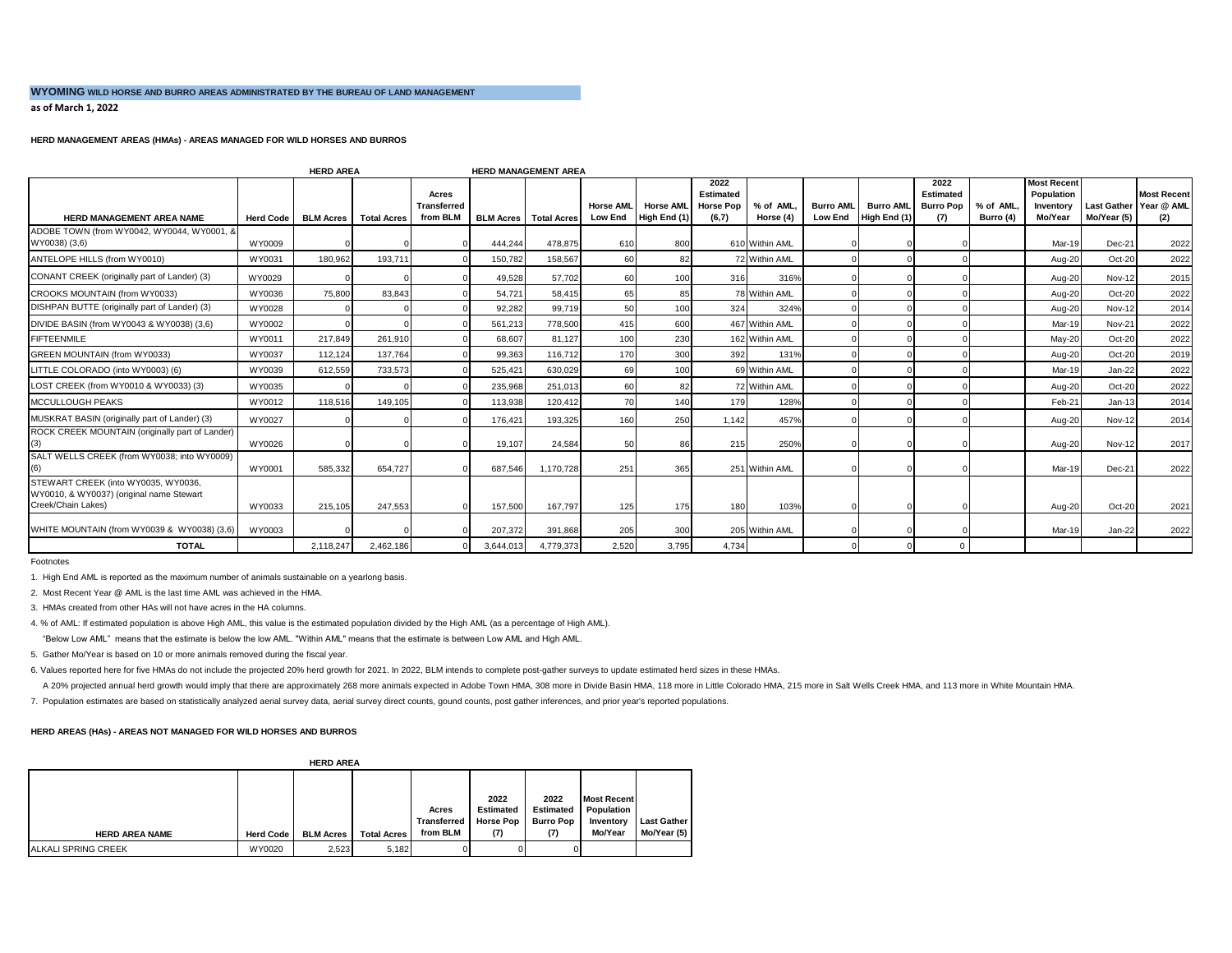| <b>ARAPAHO CREEK</b>                                    | WY0034        | 168,560               | 185,718   | $\mathbf 0$ | 0           | $\mathbf 0$ | Oct-20        |
|---------------------------------------------------------|---------------|-----------------------|-----------|-------------|-------------|-------------|---------------|
| <b>BOLTEN</b>                                           | WY0025        | 61,702                | 145.395   | $\Omega$    | $\Omega$    | $\Omega$    |               |
| <b>CARTER LEASE</b>                                     | WY0017        | 122,672               | 295,144   | $\mathbf 0$ | 0           | $\mathbf 0$ |               |
| CHECKERBOARD SOUTH                                      | WY0040        | 324,284               | 681,902   | $\mathbf 0$ | 0           | $\Omega$    |               |
| CONTINENTAL PEAK (into WY0002)                          | WY0043        | 740,356               | 791,721   | 0           | $\mathbf 0$ | $\mathbf 0$ |               |
| <b>CUMBERLAND</b>                                       | WY0015        | 240.168               | 420.115   | $\mathbf 0$ | 0           | $\mathbf 0$ | Apr-90        |
| CYCLONE RIM (into WY0035, WY0033, & WY0031)             | WY0010        | 214,775               | 229,110   | 0           | 0           | $\mathbf 0$ | Oct-01        |
| <b>DEER CREEK</b>                                       | WY0024        | 6,471                 | 61,248    | $\Omega$    | $\Omega$    | $\Omega$    |               |
| DESERT (original name South Desert/Figure Four)         | WY0004        | 151,828               | 159,902   | $\mathbf 0$ | 0           | $\mathbf 0$ | Nov-01        |
| DOTY MOUNTAIN/CHEROKEE                                  | WY0032        | 243,306               | 449,226   | $\mathbf 0$ | 0           | $\mathbf 0$ |               |
| <b>EAST BEAVER</b>                                      | WY0030        | 31,373                | 37,614    | $\Omega$    | $\Omega$    | $\Omega$    |               |
| <b>FLAT TOP</b>                                         | WY0045        | $\Omega$              | $\Omega$  | $\mathbf 0$ | 0           | $\mathbf 0$ |               |
| <b>FOSTER GULCH/DRY CREEK</b>                           | WY0023        | 110,865               | 117,430   | $\Omega$    | $\mathbf 0$ | $\mathbf 0$ |               |
| <b>GOLD CREEK</b>                                       | WY0014        | 29,684                | 39,560    | $\mathbf 0$ | $\mathbf 0$ | $\Omega$    |               |
| <b>GRANGER LEASE (original name South Granger)</b>      | WY0005        | 170,767               | 369.014   | $\mathbf 0$ | 0           | $\mathbf 0$ | Apr-86        |
| LA BARGE                                                | WY0006        | 132,427               | 153,561   | 0           | 0           | $\mathbf 0$ | <b>Jul-88</b> |
| LANDER (into WY0026, WY0027, WY0028,<br>WY0029)         | WY0007        | 351,917               | 416.968   | 0           | 0           | 0           | $Oct-03$      |
| <b>NORTH GRANGER</b>                                    | WY0018        | 131,796               | 228,292   | $\mathbf 0$ | 0           | $\mathbf 0$ |               |
| NORTH SHOSHONE                                          | WY0019        | 20,332                | 24,777    | $\mathbf 0$ | $\mathbf 0$ | $\mathbf 0$ | <b>Jul-80</b> |
| ROCK SPRINGS (into WY0009, WY0003, WY0002,<br>& WY0001) | WY0038        | 876,973               | 1,916,241 | $\mathbf 0$ | 0           | $\Omega$    |               |
| SAND CREEK EAST (in WY0009)                             | WY0042        | 241,866               | 256,762   | $\mathbf 0$ | 0           | $\mathbf 0$ |               |
| SAND CREEK WEST (in WY0009)                             | WY0044        | 316,329               | 330,575   | $\mathbf 0$ | 0           | $\Omega$    |               |
| <b>SAND DRAW</b>                                        | WY0021        | 13,751                | 15,308    | $\mathbf 0$ | 0           | $\mathbf 0$ |               |
| <b>SEVEN LAKES</b>                                      | WY0008        | O.                    | $\Omega$  | $\mathbf 0$ | 0           | $\mathbf 0$ | $Oct-03$      |
| <b>SLATE CREEK</b>                                      | WY0016        | 173,148               | 205.460   | $\mathbf 0$ | $\mathbf 0$ | $\mathbf 0$ |               |
| <b>TRIANGLE</b>                                         | WY0013        | 294,331               | 333,729   | $\mathbf 0$ | 0           | $\mathbf 0$ |               |
| <b>ZIMMERMAN SPRINGS</b>                                | WY0022        | 11,524                | 12,284    | $\Omega$    | 0           | $\Omega$    |               |
| <b>OUTSIDE OF HERD AREAS</b>                            | <b>WY000Z</b> |                       |           |             | 0           | $\mathbf 0$ | Sep-09        |
| <b>TOTAL</b>                                            |               | 5,183,728             | 7,882,238 | $\mathbf 0$ | 0           | $\Omega$    |               |
| <b>COPPER MOUNTAIN</b>                                  | WY0041        | All horses<br>claimed |           |             |             |             |               |

|                        | <b>HERD AREA</b> |                    |                                  | <b>HERD MANAGEMENT AREA</b>            |           |                  |                                             |                                  |                                      |
|------------------------|------------------|--------------------|----------------------------------|----------------------------------------|-----------|------------------|---------------------------------------------|----------------------------------|--------------------------------------|
|                        | <b>BLM Acres</b> | <b>Total Acres</b> | Acres<br>Transferred<br>from BLM | BLM Acres   Total Acres   High End (1) |           | <b>Horse AML</b> | <b>Estimated</b><br><b>Horse Pop</b><br>(7) | <b>Burro AML</b><br>High End (1) | Estimated<br><b>Burro Pop</b><br>(7) |
| <b>WYOMING SUMMARY</b> | 7.301.975        | 10.344.424         | $\Omega$                         | 3.644.013                              | 4.779.373 | 3.795            | 4.734                                       |                                  | $\Omega$                             |

## **WYOMING SUMMARY**

| # of HMAs where WH&B AML is Established:    | 16       |  |
|---------------------------------------------|----------|--|
| # of HMAs where WH&B AML is Estimated:      | $\Omega$ |  |
| # of HMAs at AML (8):                       | 9        |  |
| # of HMAs with Zero AML:                    | $\Omega$ |  |
| * Only BLM acres displayed/Managed by USFS. | $\Omega$ |  |
| ** Only BLM acres displayed/Managed by BLM. | $\Omega$ |  |
| *** Only BLM acres displayed/Not managed.   | $\Omega$ |  |
|                                             |          |  |

Footnote

8. Including projected 2021 herd growth in five HMAs in Wyoming would mean that those HMAs may not be within AML. In 2022, BLM intends to complete post-gather surveys to update estimated herd sizes in these HMAs.